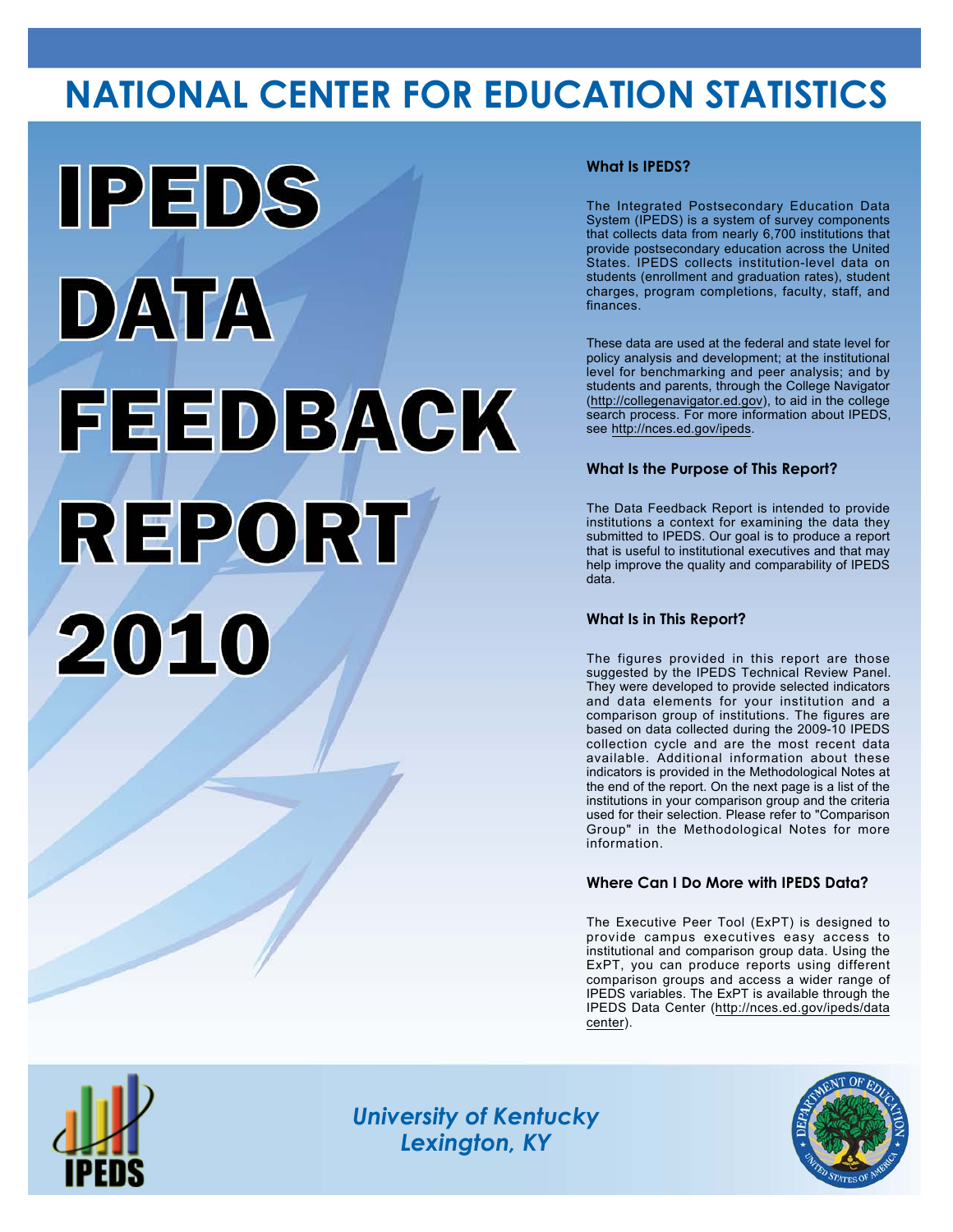# **COMPARISON GROUP**

Comparison group data are included to provide a context for interpreting your institution's statistics. If your institution did not define a Custom Comparison Group for this report by July 14, NCES selected a comparison group for you based on the institutional characteristics detailed immediately above the listing of the comparison group institutions. (If the Carnegie Classification of Institutions of Higher Education was used as an institutional characteristic in the definition of a comparison group, the 2005 Basic version was used.) The comparison group used in this report may not reflect your institution's peer group, or you may wish to compare your institution to other groups. The Executive Peer Tool (ExPT) [\(http://nces.ed.gov/ipeds/datacenter/\)](http://nces.ed.gov/ipeds/datacenter/) can be used to reproduce the figures in this report using different peer groups.

The custom comparison group chosen by University of Kentucky includes the following 20 institutions:

- Georgia Institute of Technology-Main Campus (Atlanta, GA)
- Ohio State University-Main Campus (Columbus, OH)
- Pennsylvania State University-Main Campus (University Park, PA)
- Rutgers University-New Brunswick (New Brunswick, NJ)
- Texas A & M University (College Station, TX)
- The University of Texas at Austin (Austin, TX)
- University of California-Berkeley (Berkeley, CA)
- University of California-Davis (Davis, CA)
- University of California-Los Angeles (Los Angeles, CA)
- University of California-San Diego (La Jolla, CA)
- University of Florida (Gainesville, FL)
- University of Illinois at Urbana-Champaign (Champaign, IL) University of Maryland-College Park (College Park, MD)
- 
- University of Michigan-Ann Arbor (Ann Arbor, MI)
- University of Minnesota-Twin Cities (Minneapolis, MN)
- University of North Carolina at Chapel Hill (Chapel Hill, NC)
- University of Pittsburgh-Pittsburgh Campus (Pittsburgh, PA) University of Virginia-Main Campus (Charlottesville, VA)
- University of Washington-Seattle Campus (Seattle, WA)
- University of Wisconsin-Madison (Madison, WI)
-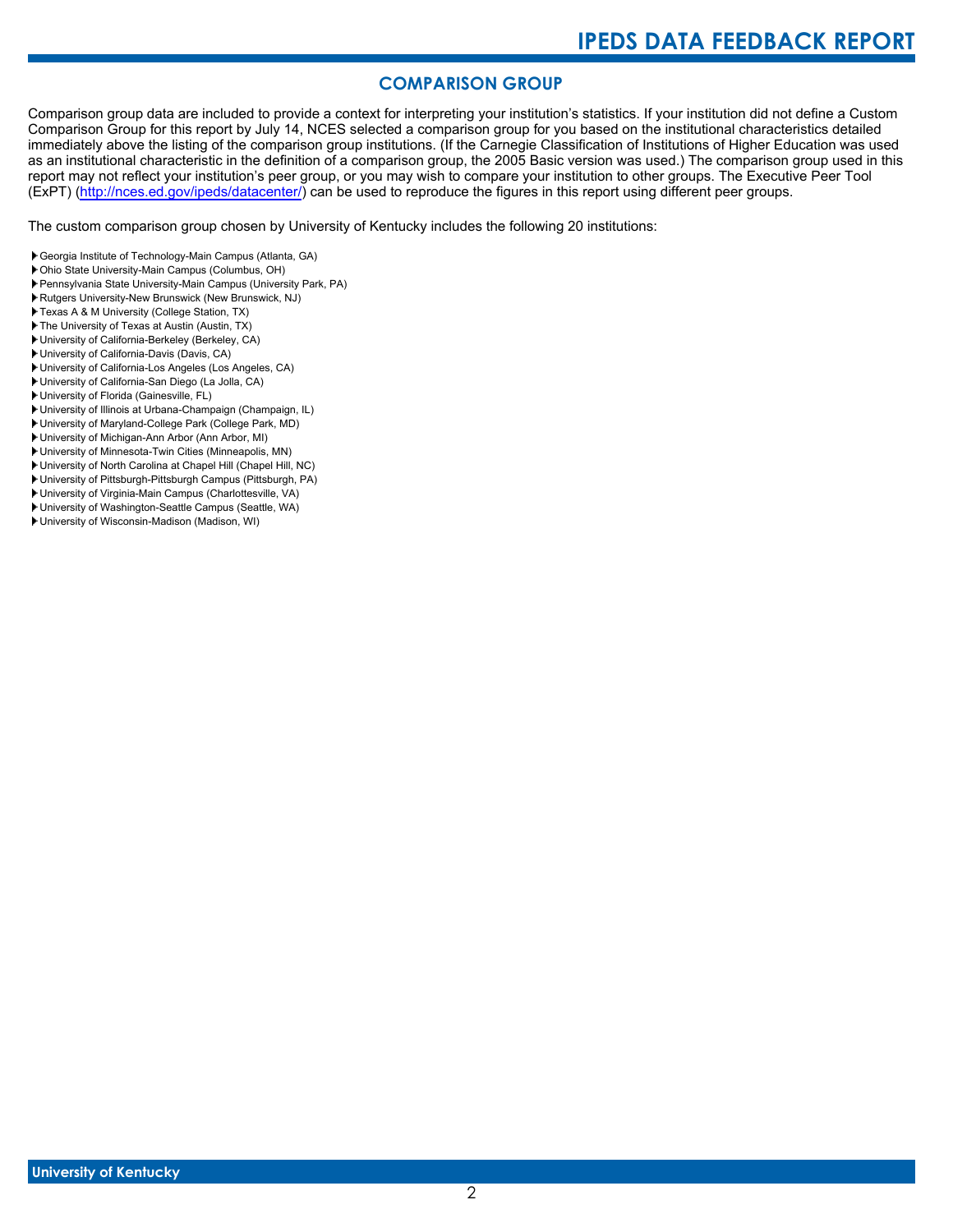#### **Figure 1. Percent of all students enrolled, by race/ethnicity and percent of students who are women: Fall 2009**



**The Comparison Group Median (N=20)** Comparison Group Median (N=20)

NOTE: For this survey year, institutions could report race and ethnicity using both 1977 (old) and 1997 (new) Office of Management and Budget categories. Categories shown in<br>this figure are derived by adding comparable cat **information about disaggregation of data by race and ethnicity, please see the Methodological Notes at the end of this report. Median values for the comparison group will not add to 100 percent. See "Use of Median Values for Comparison Group" in the Methodological Notes at the end of this report for how median values are determined. N is the number of institutions in the comparison group.**

**SOURCE: U.S. Department of Education, National Center for Education Statistics, Integrated Postsecondary Education Data System (IPEDS): Spring 2010, Fall Enrollment component.**

#### **Figure 2. Unduplicated 12-month headcount of all students and of undergraduate students (2008-09), total FTE enrollment (2008-09), and full- and part-time fall enrollment (Fall 2009)**



**The Comparison Group Median (N=20)** Comparison Group Median (N=20)

**NOTE: For details on calculating full-time equivalent (FTE) enrollment, see Calculating FTE in the Methodological Notes at the end of this report. Total headcount, FTE, and full- and part-time fall enrollment include both undergraduate and postbaccalaureate students, when applicable. N is the number of institutions in the comparison group.**

**SOURCE: U.S. Department of Education, National Center for Education Statistics, Integrated Postsecondary Education Data System (IPEDS): Fall 2009, 12-month Enrollment component and Spring 2010, Fall Enrollment component.**

#### **Figure 3. Number of degrees awarded, by level: 2008-09**



**The Your institution** Comparison Group Median (N=20)

**NOTE: For additional information about postbaccalaureate degree levels, see the Methodology Notes. N is the number of institutions in the comparison group. SOURCE: U.S. Department of Education, National Center for Education Statistics, Integrated Postsecondary Education Data System (IPEDS): Fall 2009, Completions component.**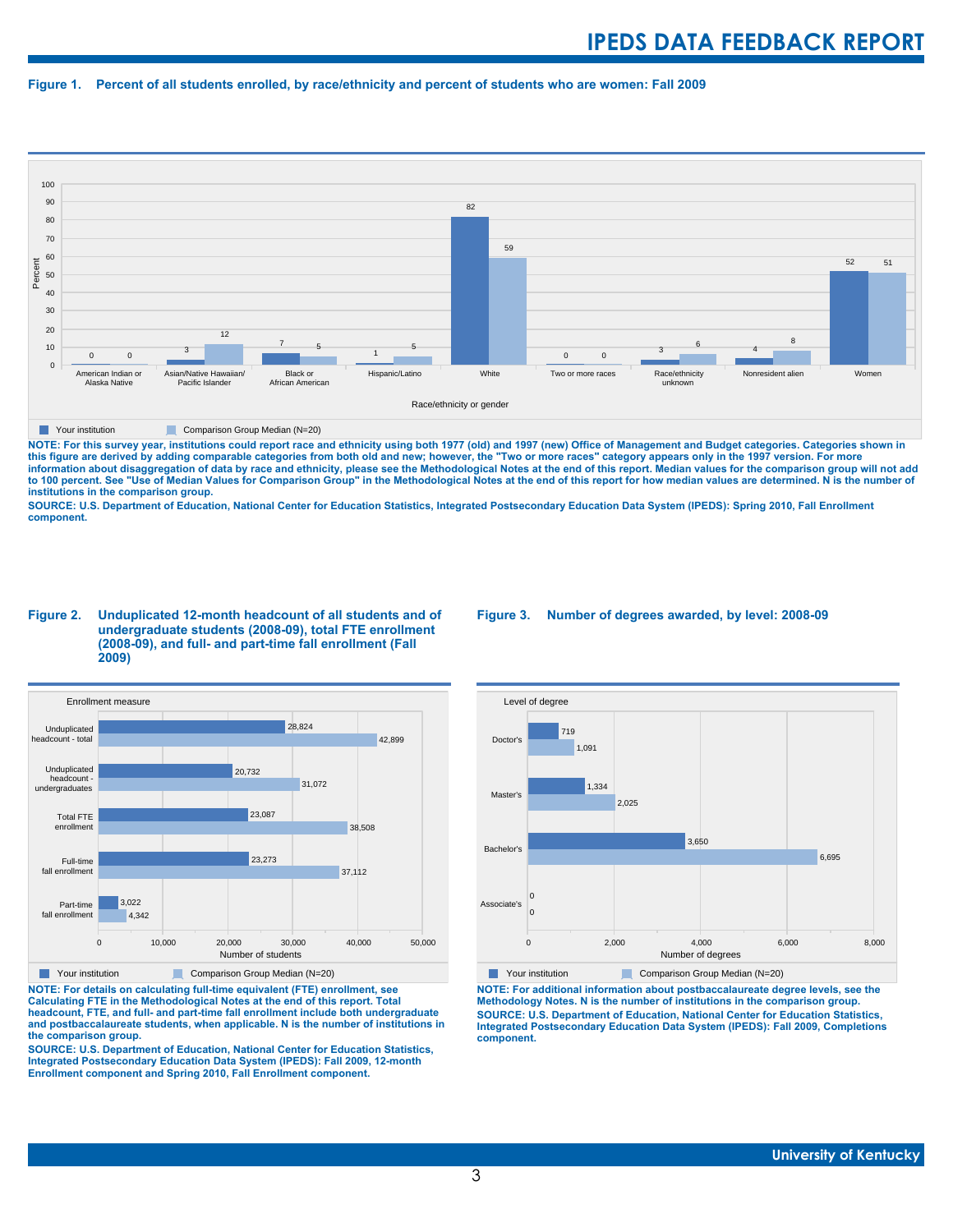**Figure 4. Academic year tuition and required fees for full-time, first-time, degree/certificate-seeking undergraduates: 2006-07--2009-10**



**NOTE: The tuition and required fees shown here are the lowest reported from the categories of in-district, in-state, and out-of-state. N is the number of institutions in the comparison group.**

**SOURCE: U.S. Department of Education, National Center for Education Statistics, Integrated Postsecondary Education Data System (IPEDS): Fall 2009, Institutional Characteristics component.**

#### **Figure 5. Average net price of attendance for full-time, first-time, degree/certificate-seeking undergraduate students receiving grant or scholarship aid: 2006-07--2008-09**



**NOTE: Average net price is for full-time, first-time, degree/certificate-seeking undergraduate students and is generated by subtracting the average amount of federal, state/local government, and institutional grant and scholarship aid from the total cost of attendance. Total cost of attendance is the sum of published tuition and required fees, books and supplies, and the weighted average room and board and other expenses. For more information, see the Methodological Notes at the end of this report. N is the number of institutions in the comparison group. SOURCE: U.S. Department of Education, National Center for Education Statistics, Integrated Postsecondary Education Data System (IPEDS): Fall 2009, Institutional Characteristics component; Spring 2010, Student Financial Aid component.**

#### **Figure 6. Percent of full-time, first-time degree/certificate-seeking undergraduate students who received grant or scholarship aid from the federal government, state/local government, or the institution, or loans, by type of aid: 2008-09**



**NOTE: Any grant aid above includes grant or scholarship aid from the federal government, state/local government, or the institution. Federal grants includes Pell grants and other federal grants. Any loans includes federal loans and other loans to students. For details on how students are counted for financial aid reporting, see Cohort Determination in the Methodological Notes at the end of this report. N is the number of institutions in the comparison group.**

**SOURCE: U.S. Department of Education, National Center for Education Statistics, Integrated Postsecondary Education Data System (IPEDS): Spring 2010, Student Financial Aid component.**

#### **Figure 7. Average amounts of grant or scholarship aid from the federal government, state/local government, or the institution, or loans received, by full-time, first-time degree/certificate-seeking undergraduate students, by type of aid: 2008-09**



**NOTE: Any grant aid above includes grant or scholarship aid from the federal government, state/local government, or the institution. Federal grants includes Pell grants and other federal grants. Any loans includes federal loans and other loans to students. Average amounts of aid were calculated by dividing the total aid awarded by the total number of recipients in each institution. N is the number of institutions in the comparison group.**

**SOURCE: U.S. Department of Education, National Center for Education Statistics, Integrated Postsecondary Education Data System (IPEDS): Spring 2010, Student Financial Aid component.**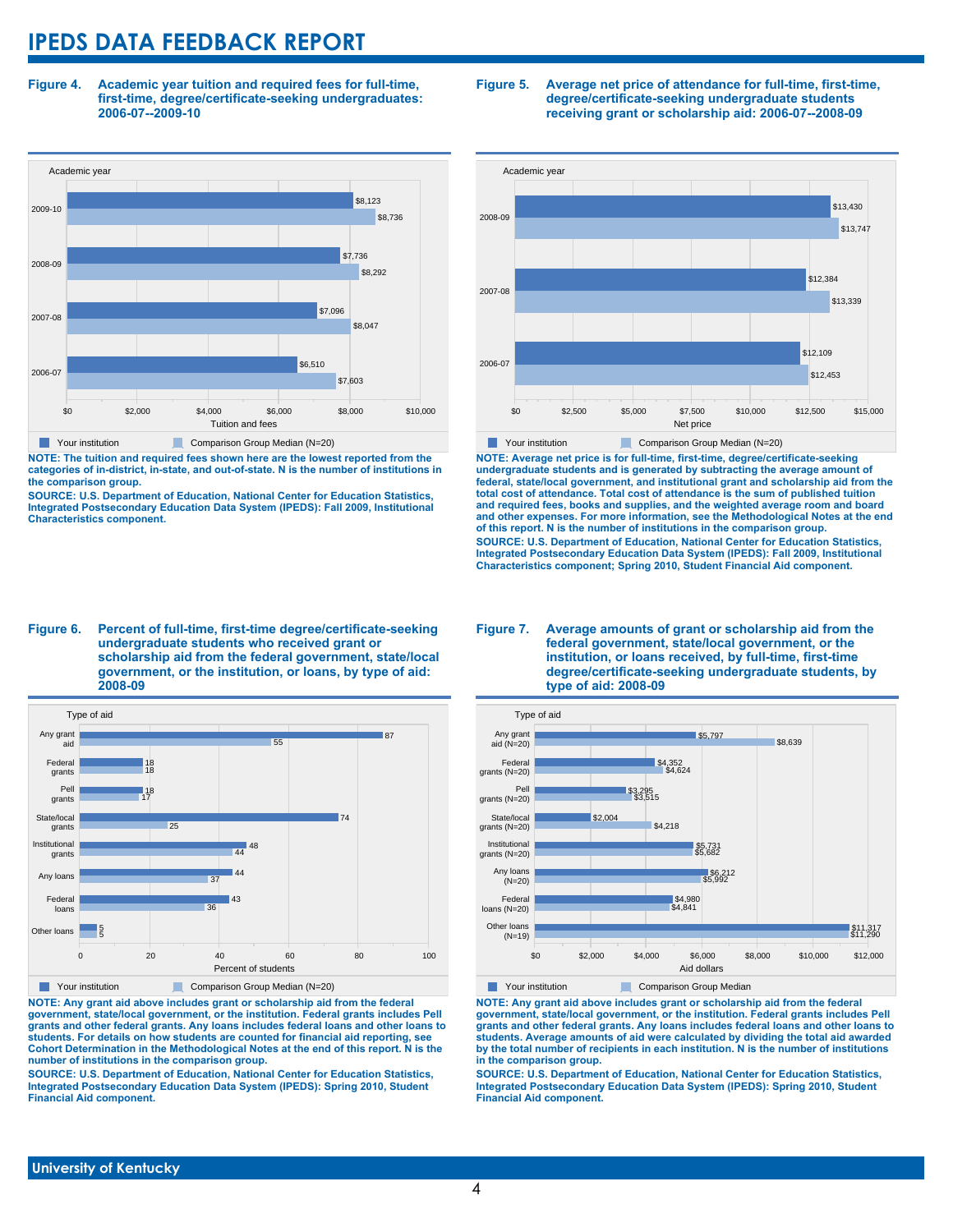**Figure 8. Percent of all undergraduates receiving aid by type of aid: 2008-09**

**Figure 9. Average amount of aid received by all undergraduates, by type of aid: 2008-09**



**NOTE: Any grant aid above includes grant or scholarship aid from the federal government, state/local government, the institution, or other sources. Federal loans includes only federal loans to students. N is the number of institutions in the comparison group.**

**SOURCE: U.S. Department of Education, National Center for Education Statistics, Integrated Postsecondary Education Data System (IPEDS): Spring 2010, Student Financial Aid component.**



**NOTE: Any grant aid above includes grant or scholarship aid from the federal government, state/local government, the institution, or other sources. Federal loans includes federal loans to students. Average amounts of aid were calculated by dividing the total aid awarded by the total number of recipients in each institution. N is the number of institutions in the comparison group.**

**SOURCE: U.S. Department of Education, National Center for Education Statistics, Integrated Postsecondary Education Data System (IPEDS): Spring 2010, Student Financial Aid component.**





**NOTE: Graduation rate cohort includes all full-time, first-time, degree/certificateseeking undergraduate students. Entering class includes all students coming to the institution for the first time. Only institutions with a mission to prepare students to transfer are required to report transfers out. Graduation and transfer-out rates are the Student Right-to-Know rates. Retention rates are measured from the fall of first enrollment to the following fall. 4-yr institutions report retention rates for students seeking a bachelor's degree. Median values for the comparison group will not add to 100 percent. N is the number of institutions in the comparison group.**

**SOURCE: U.S. Department of Education, National Center for Education Statistics, Integrated Postsecondary Education Data System (IPEDS): Spring 2010, Graduation Rates component and Fall Enrollment component.**

#### **Figure 11. Bachelor's degree graduation rates of full-time, first-time, degree/certificate-seeking undergraduates within 4 years, 6 years, and 8 years: 2001 cohort**



**NOTE: The 6-year graduation rate is the Student Right-to-Know (SRK) rate; the 4 and 8-year rates are calculated using the same methodology. For more information see the Methodological Notes at the end of the report. N is the number of institutions in the comparison group.**

**SOURCE: U.S. Department of Education, National Center for Education Statistics, Integrated Postsecondary Education Data System (IPEDS): Spring 2010, 200% Graduation Rates component.**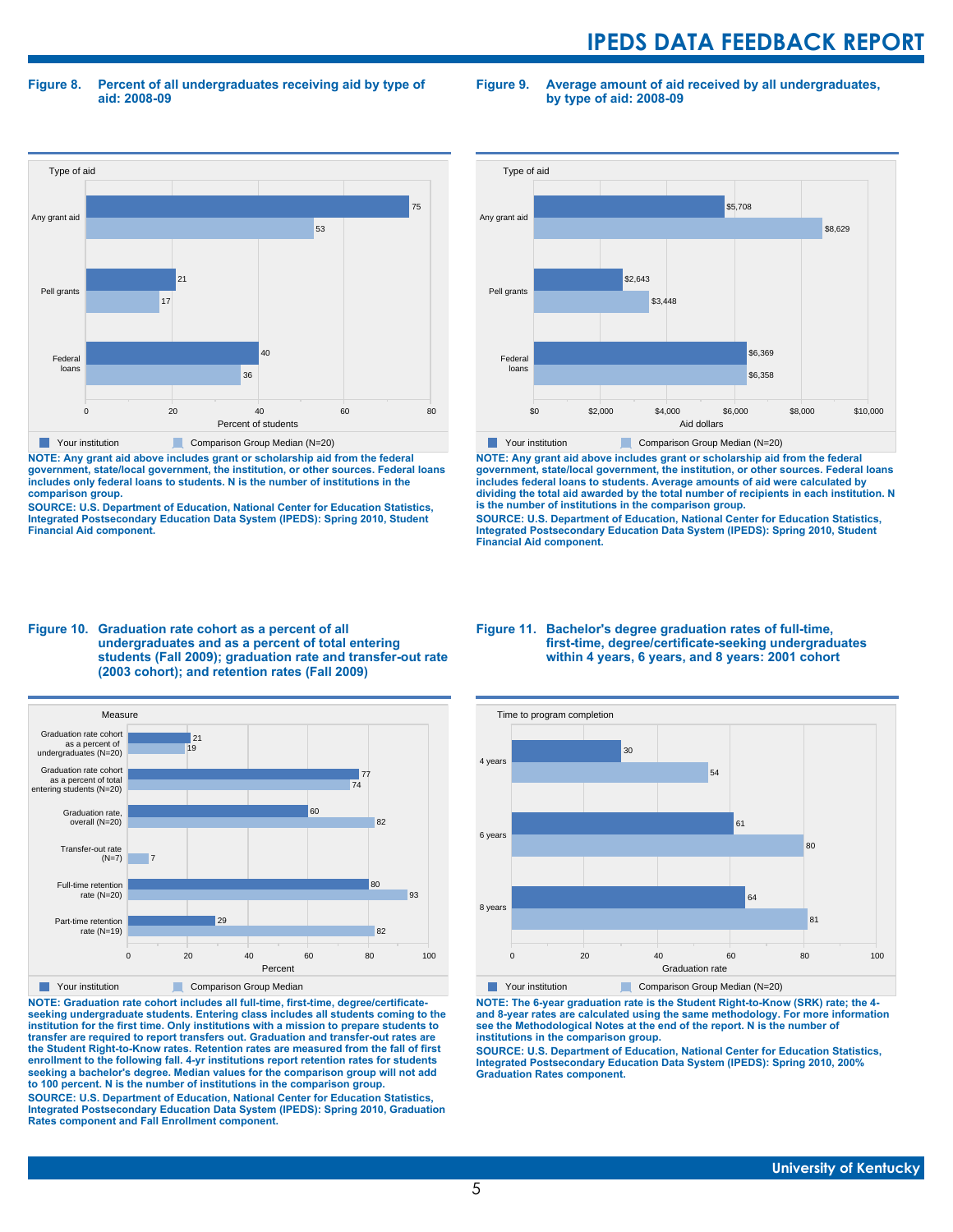#### **Figure 12. Full-time equivalent staff, by assigned position: Fall 2009**



**NOTE: Graduate assistants are not included in this figure. For information on the calculation of FTE of staff, see the Methodological Notes. N is the number of institutions in the comparison group.**

**SOURCE: U.S. Department of Education, National Center for Education Statistics, Integrated Postsecondary Education Data System (IPEDS): Winter 2009-10, Human Resources component.**

#### **Figure 13. Average salaries of full-time instructional staff equated to 9-month contracts, by academic rank: Academic year 2009-10**



**NOTE: Average full-time instructional staff salaries for 11/12-month contracts were equated to 9-month average salaries by multiplying the 11/12-month salary by .8182. Salaries based on less than 9-month contracts are not included. Medical school salaries are not included. N is the number of institutions in the comparison group. SOURCE: U.S. Department of Education, National Center for Education Statistics, Integrated Postsecondary Education Data System (IPEDS): Winter 2009-10, Human Resources component.**

#### **Figure 14. Percent distribution of core revenues, by source: Fiscal year 2009**



**NOTE: The comparison group median is based on those members of the comparison group that report finance data using the same accounting standards as the comparison institution. For a detailed definition of core revenues, see the Methodological Notes. N is the number of institutions in the comparison group. SOURCE: U.S. Department of Education, National Center for Education Statistics, Integrated Postsecondary Education Data System (IPEDS): Spring 2010, Finance component.**

#### **Figure 15. Core expenses per FTE enrollment, by function: Fiscal year 2009**



**NOTE: The comparison group median is based on those members of the comparison group that report finance data using the same accounting standards as the comparison institution. Expenses per full-time equivalent (FTE) enrollment, particularly instruction, may be inflated because finance data includes all core expenses while FTE reflects credit activity only. For details on calculating FTE enrollment and a detailed definition of core expenses, see the Methodological Notes. N is the number of institutions in the comparison group. SOURCE: U.S. Department of Education, National Center for Education Statistics, Integrated Postsecondary Education Data System (IPEDS): Fall 2009, 12-month Enrollment component and Spring 2010, Finance component.**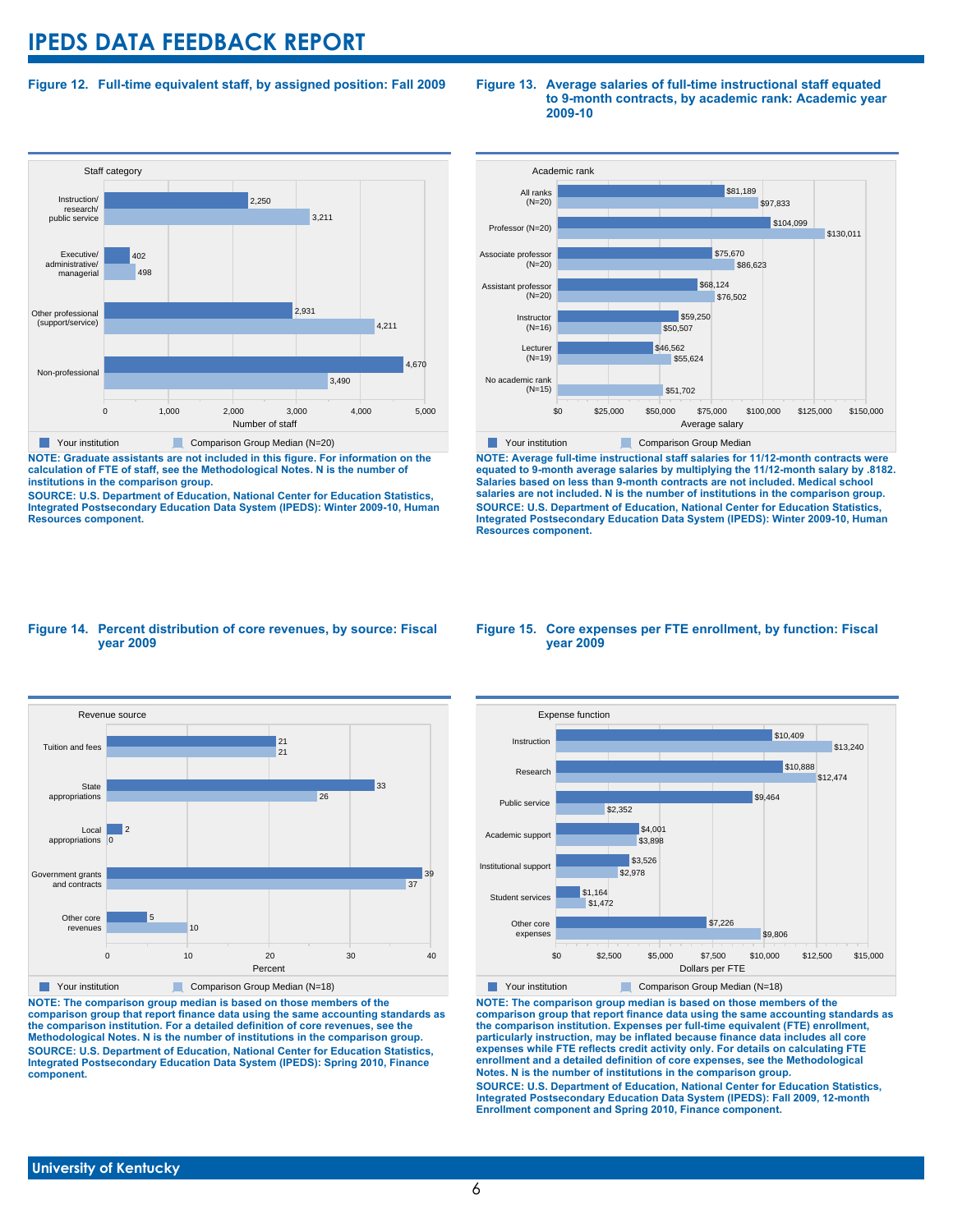## **METHODOLOGICAL NOTES**

#### **Overview**

This report is based on data supplied by institutions to IPEDS during the 2009-10 survey year. Response rates exceeded 99 percent for most surveys. Detailed response tables are included in IPEDS First Look reports, which can be found at [http://nces.ed.gov/pubsearch/getpubcats.asp?sid=010.](http://nces.ed.gov/pubsearch/getpubcats.asp?sid=010)

#### **Use of Median Values for Comparison Group**

The value for the comparison institution is compared to the median value for the comparison group for each statistic included in the figure. If more than one statistic is presented in a figure, the median values are determined separately for each indicator or statistic. Medians are not reported for comparison groups with less than three values. Where percentage distributions are presented, median values may not add to 100 percent. Through the ExPT, users have access to all of the data used to create the figures included in this report.

#### **Missing Statistics**

If a statistic is not reported for your institution, the omission indicates that the statistic is not relevant to your institution and the data were not collected. As such, not all notes listed below may be applicable to your report.

#### **Use of Imputed Data**

All IPEDS data are subject to imputation for total (institutional) and partial (item) nonresponse. If necessary, imputed values were used to prepare your report.

#### **Data Confidentiality**

IPEDS data are not collected under a pledge of confidentiality.

#### **Disaggregation of Data by Race/Ethnicity**

When applicable, some statistics are disaggregated by race/ethnicity. Between survey years 2008-09 and 2010-11, the categories used for the collection and reporting of race/ethnicity data in IPEDS are transitioning to those developed in 1997 by the Office of Management and Budget, and institutions may report using either those categories, the older (1977) categories, or a mixture of both. Therefore, during the transition, only derived categories that present comparable data will be displayed. Detailed information about these changes can be found at <http://nces.ed.gov/ipeds/reic/resource.asp>.

#### **Postbaccalaureate Degree Categories**

In 2008-09 IPEDS, new postbaccalaureate degree categories were introduced as optional. The new categories are Doctor's degree-Research/scholarship, Doctor's degree-Professional practice, and Doctor's degree-Other. In addition, the First-professional degree and certificate categories and the single Doctor's degree category are being phased out. During the transition period, all First-professional students are reflected as graduate students, all First-professional degrees awarded are reflected as Doctor's degrees, and all Doctor's degrees reported under the new categories are aggregated under a single Doctor's degree category, so that data reported by all institutions are comparable.

#### **Cohort Determination for Reporting Student Financial Aid and Graduation Rates**

Student cohorts for reporting Student Financial Aid and Graduation Rates data are based on the reporting type of the institution. For institutions that report based on an academic year (those operating on standard academic terms), student counts and cohorts are based on fall term data. Student counts and cohorts for program reporters (those that do not operate on standard academic terms) are based on unduplicated counts of students enrolled during a full 12-month period.

#### **Description of Statistics Used in the Figures**

#### *Average Net Price of Attendance*

Average net price is calculated for full-time, first-time degree/certificateseeking undergraduates who received grant or scholarship aid from the federal government, state/local government, or the institution anytime during the full aid year. Other sources of grant aid are excluded. Average net price is generated by subtracting the average amount of federal, state/local government, and institutional grant and scholarship aid from the total cost of attendance. Total cost of attendance is the sum of published tuition and required fees (lower of in-district or in-state for public institutions), books and supplies, and the weighted average room and board and other expenses.

#### *Core Expenses*

Core expenses for public institutions using the Governmental Accounting Standards Board (GASB) standards include expenses for instruction, research, public service, academic support, institutional support, student services, operation and maintenance of plant, depreciation, interest, scholarships and fellowships, other expenses, and nonoperating expenses. Core expenses for private, not-for-profit and for-profit, and a small number of public institutions reporting under the Financial Accounting Standards Board (FASB) standards include expenses for instruction, research, public service, academic support, student services, institutional support, net grant aid to students, and other expenses. For all institutions, core expenses exclude expenses for auxiliary enterprises (e.g., bookstores, dormitories), hospitals, and independent operations. Expenses for operation and maintenance of plant, depreciation, and interest for GASB institutions are included in other core expenses, but are allocated to each of the other functions for FASB institutions.

#### *Core Revenues*

Core revenues for public institutions reporting under GASB standards include tuition and fees; government appropriations (federal, state, and local); government grants and contracts; private gifts, grants, and contracts; investment income; other operating and nonoperating sources; and other revenues and additions. Core revenues for private, not-for-profit institutions (and a small number of public institutions) reporting under FASB include tuition and fees; government appropriations (federal, state, and local); government grants and contracts; private gifts, grants, and contracts; investment return; sales and services of educational activities; and other sources. Core revenues for private, for-profit institutions reporting under FASB standards include tuition and fees; government appropriations (federal, state, and local); government grants and contracts; private grants and contracts; net investment income; sales and services of educational activities; and other sources. In general, core revenues exclude revenues from auxiliary enterprises (e.g., bookstores, dormitories), hospitals, and independent operations.

#### *Equated Instructional Staff Salaries*

Total salary outlays for full-time instructional staff on 11/12-month contracts